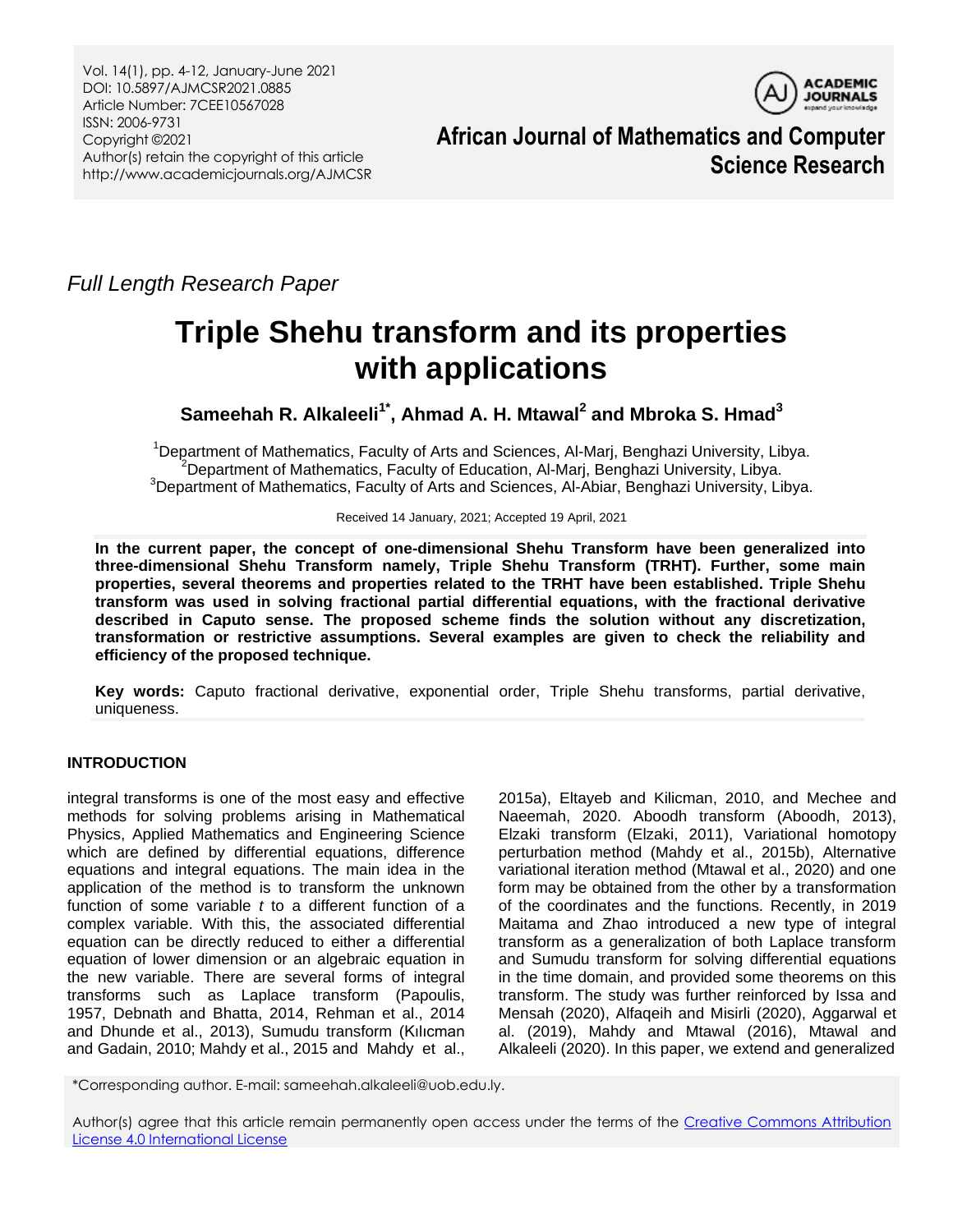some results of Thakur et al. (2018), Abdon (2013) and Alfaqeih (2019); in particular, we extend one-dimensional Shehu transform into three-dimensional Shehu transform, and provide some examples to show the effectiveness of our results.

#### **PRELIMINARIES**

Here, we recall the definitions of Shehu and Double Shehu transform.

#### **Definition 1**

The Shehu Transform  $(H)$  (Maitama and Zhao, 2019) is defined over the set of the functions

$$
B = \left\{ f(t) : \exists M, \mu_1, \mu_2 > 0, \left| f(t) \right| < M e^{\left(\frac{|x|}{\mu_j}\right)}, \text{ if } t \in (-1)^j \times [0, \infty) \right\}
$$

by the following formula

$$
H(f(t)) = F(s,u) = \int_{0}^{\infty} e^{\left(\frac{-st}{u}\right)} f(x) dt
$$
  
= 
$$
\lim_{\alpha \to \infty} \int_{0}^{\alpha} e^{\left(\frac{-st}{u}\right)} f(t) dt; \ s, u > 0.
$$
 (1)

And the inverse Shehu transform is defined by

$$
H^{-1}(F(s,u)) = f(t), t \ge 0,
$$
  
= 
$$
\frac{1}{2\pi i} \int_{\alpha - i\infty}^{\alpha + i\infty} \frac{1}{u} e^{\left(\frac{st}{u}\right)} F(s,u) ds
$$
 (2)

#### **Definition 2**

A real function  $f(t)$ ,  $t > 0$ , is considered to be in the space  $C_m$ ,  $m \in R$ , if there exists a real number  $\sigma > m$ , so that  $f(t) = t^{\sigma} g(t)$ , where  $g(t) \in [0, \infty)$ , and it is said to be in the space  $C_{\sigma}^{m}$ , if  $f^{m} \in C_{\sigma}$ ,  $m \in N$ . (Podlubny, 1999; He, 2014).

## **Definition 3**

The left-sided Riemann–Liouville fractional integral of order  $\alpha \geq 0$ , of a function  $f \in C_{\sigma}, \sigma \geq -1$ , (Podlubny, 1999; He, 2014) is defined as:

$$
J^{\alpha}f(t) = \frac{1}{\Gamma(\alpha)} \int_{0}^{t} (t-\tau)^{\alpha-1} f(\tau) d\tau, \ t, \alpha > 0.
$$
 (3)

Here  $\Gamma(.)$  is the gamma function.

## **Definition 4**

If  $f \in C_m^n$ ,  $n \in N \cup \{0\}$ . The left Caputo fractional derivative of *f* in the Caputo sense (Podlubny, 1999; He, 2014) is defined as follows:

$$
D_t^{\alpha} f(t) = \begin{cases} \frac{1}{\Gamma(n-\alpha)} \int_0^t (t-\tau)^{n-\alpha-1} f^{(n)}(\tau) d\tau, & n-1 < \alpha \le n, \\ D_t^{\alpha} f(t), & \alpha = n. \end{cases}
$$
(4)

#### **Definition 5**

The Mittag–Leffler function  $E_{\alpha}$ ,  $E_{\alpha,\beta}$  (Kilbas et al., 2004) are defined as

$$
E_{\alpha}(t) = \sum_{n=0}^{\infty} \frac{t^n}{\Gamma(n\alpha + 1)}, \quad \alpha \in R, \ \text{Re}(\alpha) > 0,
$$
 (5)

$$
E_{\alpha,\beta}(t) = \sum_{n=0}^{\infty} \frac{t^n}{\Gamma(n\alpha + \beta)}, \quad \alpha, \beta \in R, \text{ Re}(\alpha), \text{Re}(\beta) > 0.
$$
 (6)

These functions are generalization of the exponential function. Some special cases of the Mittag-Leffler function are as follows:

$$
E_1(t) = e^t
$$
,  $E_{\alpha,1}(t) = E_{\alpha}(t)$ .

#### **Theorem 1**

If  $\alpha > 0$ ,  $a \in R$  and  $|a| < \left(\frac{s}{u}\right)^a$ ,  $\lt\left(\frac{s}{u}\right)^a$ , (Khalouta and Kadem, 2019), then

$$
H^{-1}\left[\frac{\left(\frac{s}{u}\right)^{\alpha-\beta}}{\left(\frac{s}{u}\right)^{\alpha}+a}\right] = t^{\beta-1}E_{\alpha,\beta}\left(-at^{\alpha}\right).
$$

#### **Definition 6**

The single Shehu Transform  $(H)$  of a function  $f(x, y, z)$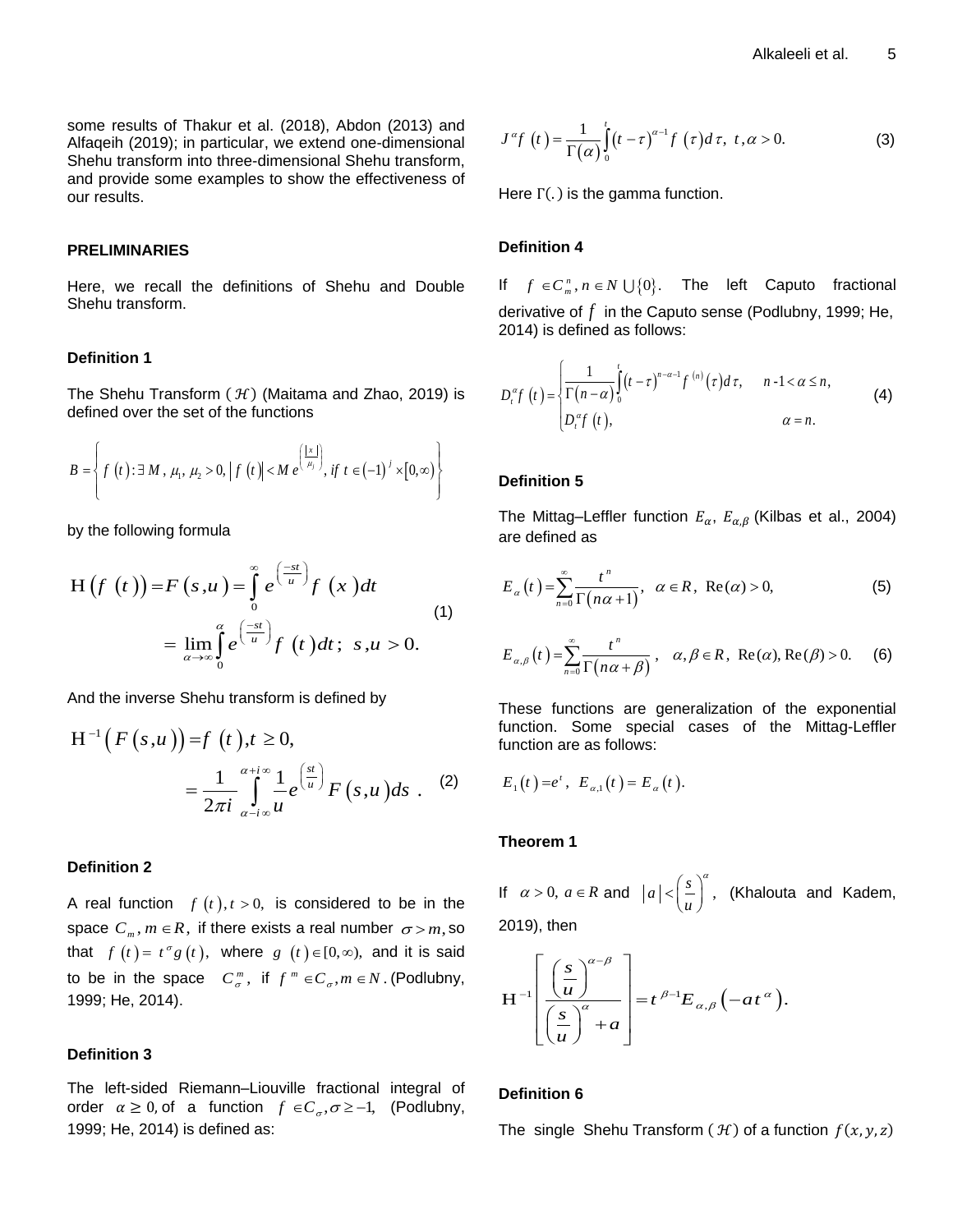with respect to the variables *x*, *y* and *z* respectively (Maitama and Zhao, 2019) are defined by:

$$
H_x(f(x,y,z)) = \int_0^\infty e^{-\left(\frac{s x}{u}\right)} f(x,y,z) dx, \qquad (7)
$$

$$
H_{y}\left(f\left(x,y,z\right)\right)=\int_{0}^{\infty}e^{-\left(\frac{qy}{v}\right)}f\left(x,y,z\right)dy,\tag{8}
$$

$$
H_z(f(x,y,z)) = \int_0^\infty e^{-\left(\frac{rz}{k}\right)} f(x,y,z) dz . \tag{9}
$$

#### **Definition 7**

The double Shehu Transform  $($   $\mathbf{H}^{2}$   $)$  of a function  $f(x,y)$ 

(Alfaqeih and Misirli, 2020) over the set of the functions  

$$
A = \left\{ f(x, y) : \exists M, \mu_1, \mu_2 > 0, |f(x, y)| < Me^{(\frac{|x + y|}{\mu_j})}, if (x, y) \in R^2, j = 1, 2 \right\}
$$

by the following formula

$$
H_{xy}^{2}(f(x,y))=F[(s,q),(u,v)]=\int_{0}^{\infty}\int_{0}^{\infty}e^{-\left(\frac{s x+q y}{u+v}\right)}f(x,y)dx dy,
$$
\n(10)

and the inverse double Shehu transform is defined by

$$
H_{xy}^{-2}(F[(s,q),(u,v)]) = f(x,y)
$$
\n
$$
= \frac{1}{2\pi i} \int_{\alpha-i\infty}^{\alpha+i\infty} \frac{1}{u} e^{\left(\frac{sx}{u}\right)} \left(\frac{1}{2\pi i} \int_{\beta-i\infty}^{\beta+i\infty} \frac{1}{v} e^{\left(\frac{qy}{v}\right)} H_2(f(x,y)) dq\right) ds.
$$
\n(11)

#### **Definition 8**

The double Shehu Transform  $\mathbf{H}^2$ ) of a function  $f(x, y, z)$  with respect to *xy*, xz and yz

respectively (Alfaqeih and Misirli, 2020), are defined by:  
\n
$$
H_{xy}^{2}(f(x,y,z)) = \int_{0}^{\infty} \int_{0}^{\infty} e^{-\left(\frac{sx}{u} + \frac{gy}{v}\right)} f(x,y,z) dx dy,
$$
\n
$$
H_{xz}^{2}(f(x,y,z)) = \int_{0}^{\infty} \int_{0}^{\infty} e^{-\left(\frac{sx}{u} + \frac{rz}{k}\right)} f(x,y,z) dx dz,
$$
\n
$$
H_{yz}^{2}(f(x,y,z)) = \int_{0}^{\infty} \int_{0}^{\infty} e^{-\left(\frac{gy}{v} + \frac{rz}{k}\right)} f(x,y,z).
$$
\n(12)

#### **RESULTS**

Here, we introduce the definition of Triple Shehu transform and Triple Shehu transform of partial and fractional derivatives which are used further in this paper; moreover, we apply Triple Shehu transform for some basic functions.

#### **Definition 9**

3

Let  $f$  be a continuous function of three variables; then, the Triple Shehu transform (TRST) of  $($  ,  $y$ ,  $z)$  is defined by

$$
H_{xyz}^{3}\left(f\left(x,y,z\right)\right)=F\left[(s,q,r),(u,v,k)\right]=\int_{0}^{\infty}\int_{0}^{\infty}\int_{0}^{\left(\frac{sx}{u}+\frac{qv}{v}+\frac{rz}{k}\right)}f\left(x,y,z\right)dx\,dy\,dz.
$$
\n(13)

Where  $x, y, z \ge 0$  and  $s, q, r, u, v$  and  $k$ , are Shehu variables, provided the integral exists.

Also, the inverse Triple Shehu transform is defined by lso, the inverse Triple S<br>  $(F[(s,q,r), (u, v, k)]) = f(x, y, z)$ 

Also, the inverse Triple Shehu transform is defined by  
\n
$$
H_{xyz}^{-3} (F[(s,q,r),(u,v,k)]) = f(x,y,z)
$$
\n
$$
= \frac{1}{2\pi i} \int_{\alpha-i\infty}^{\alpha+i\infty} \frac{1}{u} e^{\left(\frac{\alpha}{u}\right)} \left[ \frac{1}{2\pi i} \int_{\beta-i\infty}^{\beta+i\infty} \frac{1}{v} e^{\left(\frac{\alpha}{v}\right)} \left( \frac{1}{2\pi i} \int_{\gamma-i\infty}^{\gamma+i\infty} \frac{1}{k} e^{\left(\frac{\beta}{v}\right)} H_3(f(x,y,z)) dr \right) dq \right] ds.
$$
\n(14)

#### **Existence and uniqueness of TRST**

Here, we debate the existence and uniqueness of the Triple Shehu transform and prove it.

#### **Definition 10**

A function  $f(x, y, z)$  is said to be of exponential order  $a > 0, b > 0, c > 0$ , as  $x, y, z \rightarrow \infty$  if there are positive constants  $_M$ ,  $_X$ ,  $_Y$  and  $Z$  (Alfaqeih, 2019) such that

$$
\left|f(x,y,z)\right| \leq M e^{(ax+by+cz)} \quad \text{for all } x > X, y > Y, z > Z,
$$

and, we write

$$
f(x,y,z)=O(e^{ax+by+cz})
$$
 (as  $x,y,z \to \infty$ ).

Or, equivalently,

$$
\sup_{x,y,z>0}\left(\frac{\left|f\left(x,y,z\right)\right|}{e^{(ax+by+cz)}}\right)<\infty.
$$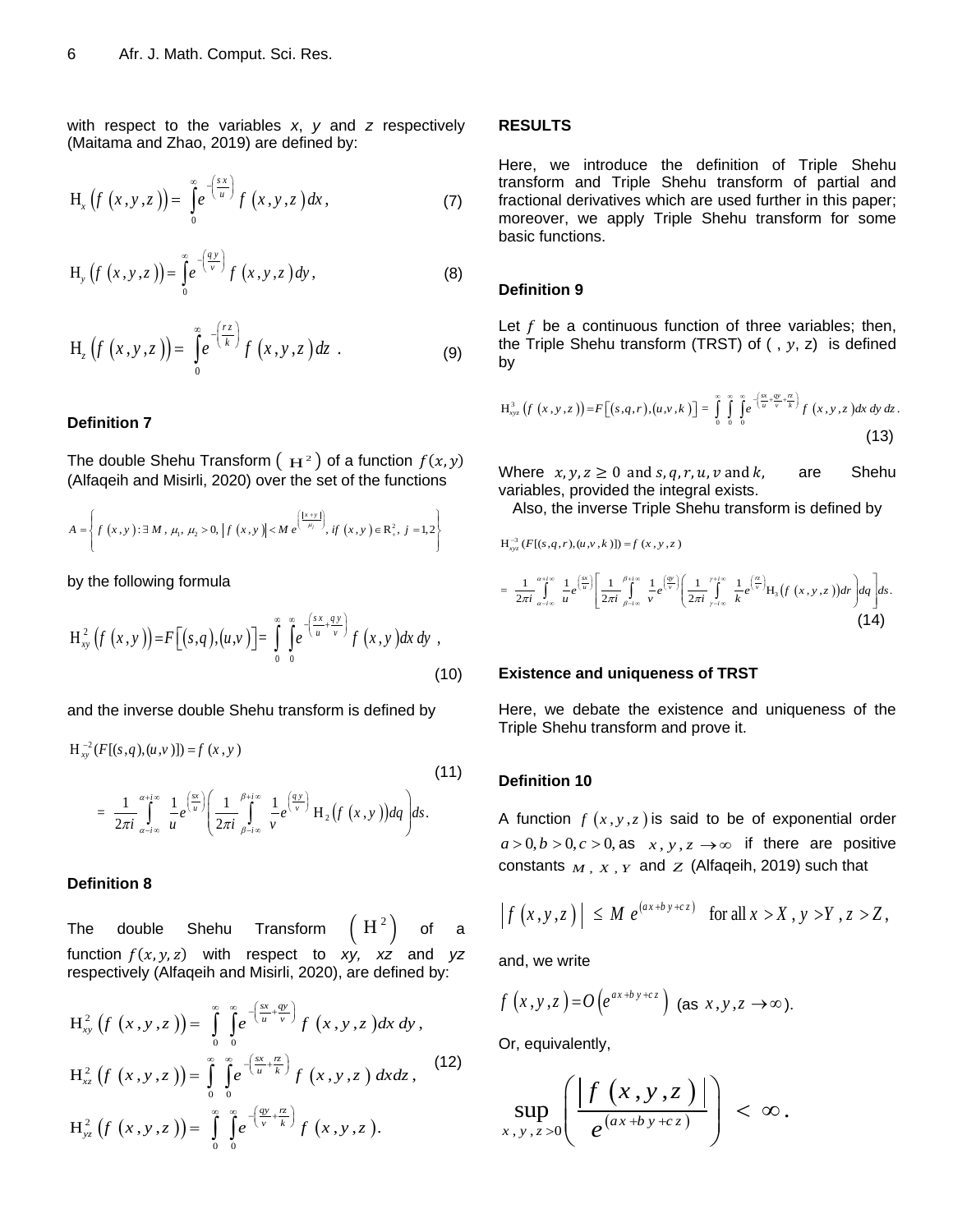## **Theorem 2**

Let  $f(x, y, z)$  be a continuous function on the interval  $(0, X), (0, Y), (0, Z)$  and of exponential order  $e^{(\alpha + by + cz)}$ . Then the Triple Shehu transform of  $f(x, y, z)$  exists

 $\forall s > a u, q > b v, r > c k$ .

## *Proof*

Let  $f(x, y, z)$  be of exponential order  $e^{(\alpha + by + cz)}$  such that

$$
\left|f(x,y,z)\right| \leq M \ e^{(ax+by+cz)} \quad \text{for all } x > X, y > Y, z > Z.
$$

Then, we have

$$
\begin{aligned}\n\left| \mathbf{H}_{xyz}^{3}\left(f\left(x,y,z\right)\right) \right| &= \left| \int_{0}^{\infty} \int_{0}^{\infty} \int_{0}^{\infty} e^{-\left(\frac{sx}{u} + \frac{gy}{v} + \frac{rz}{k}\right)} f\left(x,y,z\right) dx \, dy \, dz \right| \\
&\leq \int_{0}^{\infty} \int_{0}^{\infty} \int_{0}^{\infty} e^{-\left(\frac{sx}{u} + \frac{gy}{v} + \frac{rz}{k}\right)} \left| f\left(x,y,z\right) \right| dx \, dy \, dz \\
&\leq M \int_{0}^{\infty} \int_{0}^{\infty} \int_{0}^{\infty} e^{-\left(\frac{sx}{u} + \frac{gy}{v} + \frac{rz}{k}\right)} e^{\alpha x + by + cz} \, dx \, dy \, dz \\
&= M \int_{0}^{\infty} e^{-\left(\frac{r - kc}{k}\right)z} \left( \int_{0}^{\infty} e^{-\left(\frac{q - bv}{v}\right)y} \left( \int_{0}^{\infty} e^{-\left(\frac{s - au}{u}\right)x} dx \right) dy \right) dz\n\end{aligned}
$$

$$
= M \int_{0}^{\infty} e^{-\left(\frac{r-kc}{k}\right)z} \left(\int_{0}^{\infty} e^{-\left(\frac{q-bv}{v}\right)y} \left(\int_{0}^{\infty} e^{-\left(\frac{s-au}{u}\right)x} dx\right) dy\right) dz
$$

$$
= \frac{Mukv}{(s-au)(q-bv)(r-kc)}.
$$

Thus, the proof is complete.

In the next theorem, we show that  $f(x, y, z)$  can be uniquely obtained from  $F\big[\big(s,q,r\big), \!(u,\!v\, ,\!k\,)\big].$ 

## **Theorem 3**

Let  $F_1\left[(s,q,r),(u,v,k)\right]$  and  $F_2\left[(s,q,r),(u,v,k)\right]$  be the Shehu transform of the continuous functions  $f_1(x,y,z)$ and  $f_2(x, y, z)$  defined for  $x, y, z \ge 0$  respectively. If  $F_1[(s,q,r),(u,v,k)] = F_2[(s,q,r),(u,v,k)]$ , then  $f_1(x, y, z) = f_2(x, y, z)$ .

### *Proof*

If we pressure 
$$
\alpha
$$
,  $\beta$ ,  $\gamma$  to be sufficiently large, then since  
\n
$$
f(x, y, z) = \frac{1}{2\pi i} \int_{a-i\infty}^{a+i\infty} \frac{1}{u} e^{\left(\frac{\alpha}{u}\right)} \left[ \frac{1}{2\pi i} \int_{\rho-i\infty}^{\rho+i\infty} \frac{1}{v} e^{\left(\frac{\rho}{v}\right)} \left( \frac{1}{2\pi i} \int_{\rho-i\infty}^{i+i\infty} \frac{1}{k} e^{\left(\frac{\rho}{v}\right)} F\left[(s, q, r), (u, v, k)\right] dr \right] ds
$$

We deduce that

We deduce that  
\n
$$
f_1(x, y, z) = \frac{1}{2\pi i} \int_{a-i\infty}^{a+i\infty} \frac{1}{u} e^{\frac{x}{u}} \left[ \frac{1}{2\pi i} \int_{\beta-i\infty}^{\beta+i\infty} \frac{1}{v} e^{\frac{(xy)}{(v)}} \left( \frac{1}{2\pi i} \int_{\gamma-i\infty}^{\gamma+i\infty} \frac{1}{k} e^{\frac{(x}{k})} F_1[(s, q, r), (u, v, k)] dr \right) dq \right] ds
$$
\n
$$
= \frac{1}{2\pi i} \int_{a-i\infty}^{a+i\infty} \frac{1}{u} e^{\frac{(x}{u})} \left[ \frac{1}{2\pi i} \int_{\beta-i\infty}^{\beta+i\infty} \frac{1}{v} e^{\frac{(xy)}{(v)}} \left( \frac{1}{2\pi i} \int_{\gamma-i\infty}^{\gamma+i\infty} \frac{1}{k} e^{\frac{(\pi}{k})} F_2[(s, q, r), (u, v, k)] dr \right) dq \right] ds
$$
\n
$$
= f_2(x, y, z).
$$

This proves the uniqueness of the TRHT.

## **TRHT of some elementary functions**

(1) If 
$$
f(x, y, z) = A, x, y, z > 0
$$
. Then  $H_{xyz}^3(A) = A\left(\frac{uv k}{s q r}\right)$ .  
\n(2) If  $f(x, y, z) = x y z$ . Then  $H_{xyz}^3(x y z) = \left(\frac{uv k}{s q r}\right)^2$ .

(3) If 
$$
f(x, y, z) = e^{\alpha x + by + cz}
$$
. Then  
\n
$$
H_{xyz}^3(e^{\alpha x + by + cz}) = \frac{ukv}{(s - au)(q - bv)(r - kc)}.
$$

(4) If 
$$
f(x, y, z) = e^{i(\alpha + by + cz)}
$$
. Then

(4) If 
$$
f(x, y, z) = e^x
$$
. Then  

$$
H_{xyz}^{3}(e^{i(\alpha + \beta y + cz)}) = \frac{ukv}{(s - i\alpha u)(q - ibv)(r - ikc)}
$$

$$
H_{xyz}^{3}\left(e^{i(\alpha x+by+\epsilon_{z})}\right)=\frac{ukv}{(s-i\alpha u)(q-i\delta v)(r-i\kappa c)}
$$
  
=
$$
\frac{ukv\left[ (rsq-abuvr-sbkvc-auqkc)+i\left(sqkc-abuvkc+s bvr+auqr\right)\right]}{(s^{2}+a^{2}u^{2})(q^{2}+b^{2}v^{2})(r^{2}+k^{2}c^{2})}.
$$

Consequently,

Consequently,  
\n
$$
H_{xyz}^{3}(\cos(a x + b y + c z)) = \frac{ukv (rsq - abuvr - sbkvc - auqkc)}{(s^{2} + a^{2}u^{2})(q^{2} + b^{2}v^{2})(r^{2} + k^{2}c^{2})},
$$

and,

$$
H_{xyz}^{3} \left( \sin(a x + b y + c z) \right) = \frac{ukv \left( sqkc - abuvkc + sbvr + augr \right)}{\left( s^{2} + a^{2}u^{2} \right) \left( q^{2} + b^{2}v^{2} \right) \left( r^{2} + k^{2}c^{2} \right)},
$$
\n(5)

If 
$$
f(x, y, z) = f_1(x) f_2(y) f_3(z)
$$
. Then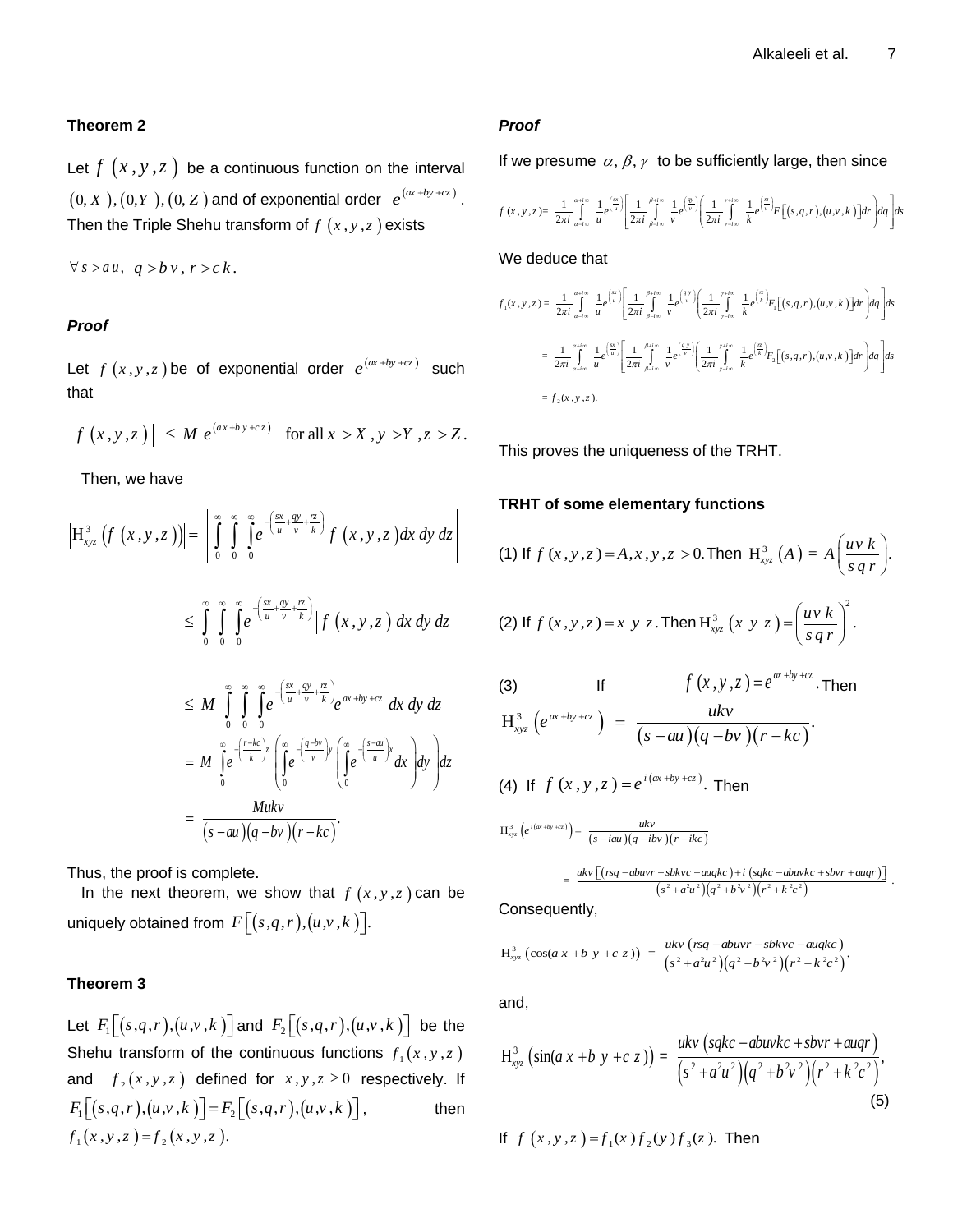$$
H_{xyz}^{3}\left(f\left(x,y,z\right)\right)=\int_{0}^{\infty}\int_{0}^{\infty}e^{-\left(\frac{sx}{u}+\frac{gy}{v}+\frac{rz}{k}\right)}\left(f_{1}(x)f_{2}(y)\ f_{3}(z)\right)dx\,dy\,dz
$$

$$
=\int_{0}^{\infty}e^{-\left(\frac{sx}{u}\right)}f_{1}(x)\left(\int_{0}^{\infty}e^{-\left(\frac{ay}{v}\right)}f_{2}(y)\left(\int_{0}^{\infty}e^{-\left(\frac{rz}{k}\right)}f_{3}(z)\,dz\right)dy\right)dx
$$

$$
=H_{x}\left(f_{1}(x)\right)H_{y}\left(f_{2}(y)\right)H_{z}\left(f_{3}(z)\right).
$$

So that,

H<sub>00</sub><sup>2</sup> 
$$
(f(x,y,z)) = \int_{0}^{\pi} \int_{0}^{\pi} \int_{0}^{\pi} \int_{0}^{\pi} f(x) f(x) f_3(x) f_5(x) dx dy dx
$$
  
\n
$$
= \int_{0}^{\pi} e^{\frac{2\pi}{3}} f_1(x) \left[ \int_{0}^{\pi} e^{\frac{2\pi}{3}} f_2(x) \int_{0}^{\pi} f_3(x) dx \right] dy dx
$$
\nThen for *a,b,c* > 0, we have  
\n
$$
= H_1(f_1(x)) H_2(f_2(x)) H_3(f_3(x))
$$
\n
$$
= \int_{0}^{\pi} \int_{0}^{\pi} f_4(x) \int_{0}^{\pi} f_5(x) dx
$$
\n
$$
= H_2(f_1(x)) H_3(f_2(x)) H_4(f_3(x))
$$
\n
$$
= H_3(g_1(x) \sin y \sin z) = \int_{0}^{\pi} \int_{0}^{\pi} \frac{1}{2} \int_{0}^{\pi} \frac{1}{2} \int_{0}^{\pi} \frac{1}{2} \int_{0}^{\pi} \frac{1}{2} \int_{0}^{\pi} \frac{1}{2} \int_{0}^{\pi} \frac{1}{2} \int_{0}^{\pi} \frac{1}{2} \int_{0}^{\pi} \frac{1}{2} \int_{0}^{\pi} \frac{1}{2} \int_{0}^{\pi} \frac{1}{2} \int_{0}^{\pi} \frac{1}{2} \int_{0}^{\pi} f_1(x) f_2(x) dx dx
$$
\n
$$
= H_{00}^{1} \left( \int_{0}^{\pi} f(x) f_3(x) f_4(x) dx \right) = H_{01}^{1} \left( \int_{0}^{\pi} f(x) f_4(x) f_5(x) dx \right) = \int_{0}^{\pi} \int_{0}^{\pi} \int_{0}^{\pi} f(x) f_5(x) f_5(x) dx
$$
\n
$$
= H_{00}^{1} \left( \int_{0}^{\pi} f(x) f_5(x) f_5(x) f_5(x) dx \right) = H_{11}^{1} \left( \int_{0}^{\pi} f(x) f_5(x) f_5(x) f_5(x) f_5(x) f_5(x
$$

## **Some main properties of TRHT**

## *Linearity property*

Let  $f(x, y, z), g(x, y, z)$  be two functions such that

$$
H_{xyz}^{3}(f(x,y,z))=F[(s,q,r),(u,v,k)],
$$
  
\n
$$
H_{xyz}^{3}(g(x,y,z))=G[(s,q,r),(u,v,k)]
$$
 and

Then for any constants, 
$$
\alpha
$$
,  $\beta$ , we have  
\n
$$
H_{xyz}^3 (\alpha f(x, y, z) + \beta g(x, y, z)) = \alpha H_{xyz}^3 (f(x, y, z)) + \beta H_{xyz}^3 (g(x, y, z)).
$$

## *Proof*

## Using definition of TRST, we obtain

$$
H_{xyz}^{3}\left(\alpha f\left(x,y,z\right)+\beta g\left(x,y,z\right)\right)=\int_{0}^{\infty}\int_{0}^{\infty}\int_{0}^{\left(\frac{\alpha}{u}+\frac{\alpha}{v}+\frac{\alpha}{k}\right)}\left(\alpha f\left(x,y,z\right)+\beta g\left(x,y,z\right)\right)dx\,dy\,dz
$$
\n
$$
=\alpha\int_{0}^{\infty}\int_{0}^{\infty}\int_{0}^{\infty}e^{-\left(\frac{\alpha}{u}+\frac{\alpha y}{v}+\frac{\alpha}{k}\right)}f\left(x,y,z\right)dx\,dy\,dz+\beta\int_{0}^{\infty}\int_{0}^{\infty}\int_{0}^{\infty}e^{-\left(\frac{\alpha}{u}+\frac{\alpha y}{v}+\frac{\alpha}{k}\right)}g\left(x,y,z\right)dx\,dy\,dz
$$
\n
$$
=\alpha\,H_{xyz}^{3}\left(\int_{0}^{\infty}\left(x,y,z\right)\right)+\beta\,H_{xyz}^{3}\left(g\left(x,y,z\right)\right).
$$

## *Change of scale property*

Let  $f(x, y, z)$  be a functions such that

$$
H^3_{xyz}\left(f\left(x,y,z\right)\right)=F\left[\left(s,q,r\right),\left(u,v,k\right)\right]
$$

Then for  $a,b,c > 0$ , we have

$$
H_{xyz}^{3}\left(f\left(a x,b y,c z\right)\right)=\frac{1}{ab c}F\left[\left(\frac{s}{a},\frac{q}{b},\frac{r}{c}\right),(u,v,k)\right].
$$

## *Proof*

We have

$$
H_{xyz}^{3}\left(f\left(a x,b y,c z\right)\right)=\int\limits_{0}^{\infty}\int\limits_{0}^{\infty}\int\limits_{0}^{\infty}e^{-\left(\frac{sx}{u}+\frac{gy}{v}+\frac{rz}{k}\right)}f\left(ax,by,c z\right)dx\,dy\,dz. \quad 5
$$

Let  $t = ax$ ,  $w = b$   $y$ ,  $l = c z$ .

Then

$$
H_{xyz}^{3}\left(f\left(t,w,l\right)\right)=\frac{1}{ab\ c}\int_{0}^{\infty}\int_{0}^{\infty}\int_{0}^{\infty}e^{-\left(\frac{\left(\frac{s}{a}\right)_{w}}{u}+\frac{\left(\frac{q}{b}\right)_{w}}{v}+\frac{\left(\frac{r}{c}\right)_{l}}{k}\right)}f\left(t,w,l\right)dt\,dw\,dl
$$
\n
$$
=\frac{1}{ab\ c}\ F\left[\left(\frac{s}{a},\frac{q}{b},\frac{r}{c}\right),(u,v,k)\right].
$$

## *First shifting property*

Let  $f(x, y, z)$  be a functions such that

$$
H_{xyz}^3(f(x,y,z)) = F[(s,q,r),(u,v,k)]
$$

Then for real constants  $a,b,c$  , we have

$$
H_{xyz}^3\left(e^{(\alpha x + by + cz)}f(x, y, z)\right) = F\big[(s - au, q - bv, r - ck), (u, v, k)\big]
$$

## *Proof*

We have, by definition

$$
\begin{aligned}\n\mathbf{w} &= \text{Have, by definition} \\
\frac{d}{dx} \int_{\mathbb{R}^{3}} \int_{\mathbb{R}} e^{-(ax+by+cz)} f(x,y,z) \, ds \, dy \, dz \\
&= \int_{0}^{\infty} \int_{0}^{\infty} \int_{0}^{\infty} e^{-\left(\frac{(x-ay)x}{u} + \frac{(q-bv)y}{v}\right)} \, e^{(x+by+cz)} f(x,y,z) \, dx \, dy \, dz \\
&= \int_{0}^{\infty} \int_{0}^{\infty} e^{-\left(\frac{(x-ay)x}{u} + \frac{(q-bv)y}{v}\right)} f(x,y,z) \, dx \, dy \, dz \\
&= F\left[ (s-au, q-bv, r-ck), (u, v, k) \right].\n\end{aligned}
$$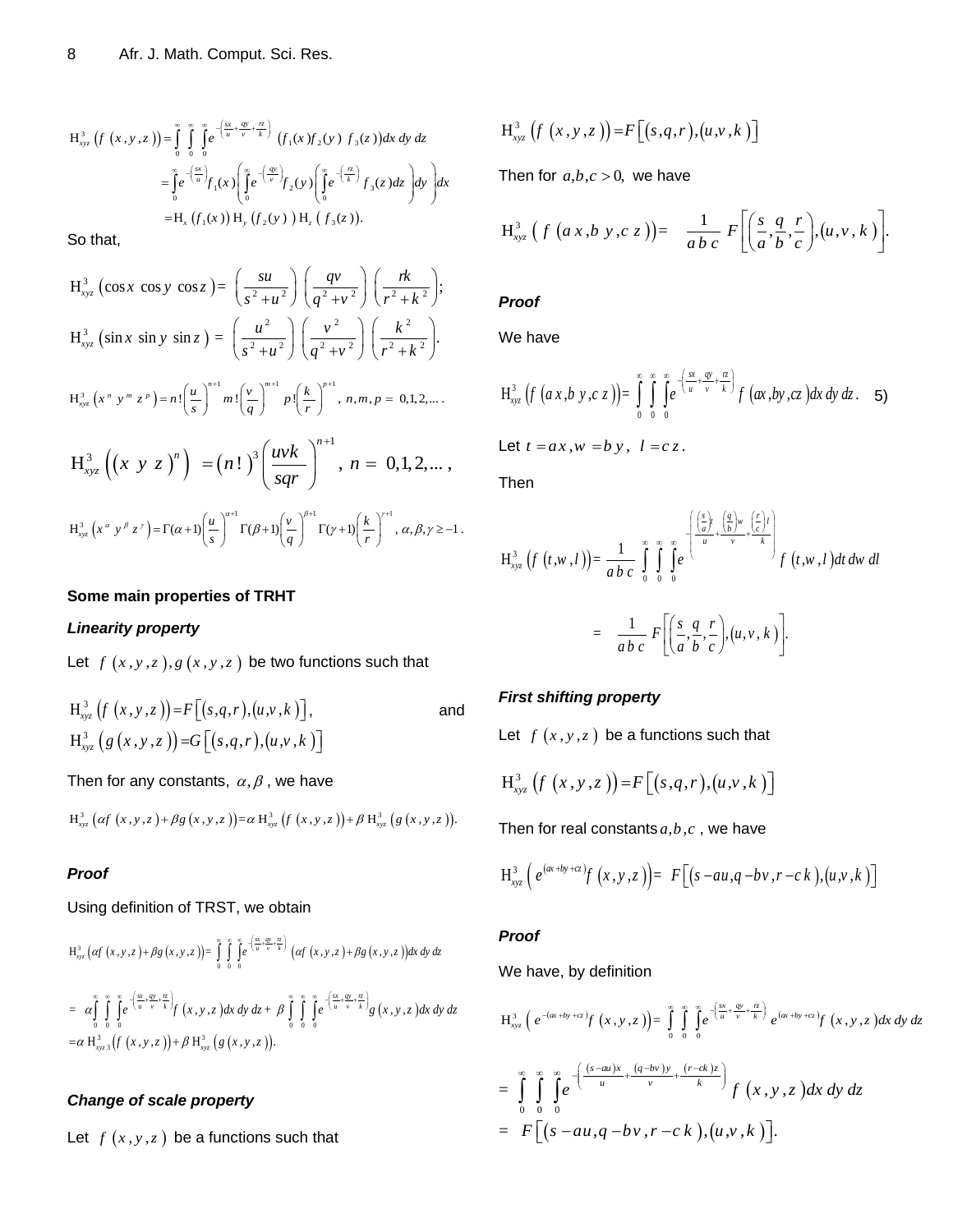## *TRST of derivative of a function of three variables*

variables is given by:<br>  $H_{xx}^3\left(\frac{\partial^3 f(x,y,z)}{\partial x \partial y}, \frac{\partial^2 f(x,y,z)}{\partial y}\right) = \left(\frac{sgr}{m^3}\right)$ 

1) The TRST of mixed derivative of a function of three  
variables is given by:  

$$
H_{xyz}^{3}\left(\frac{\partial^{3} f(x, y, z)}{\partial x \partial y \partial z}\right) = \left(\frac{sq}{uvk}\right)F\left((s, q, r), (u, y, k)\right) - \left(\frac{sq}{uv}\right)H_{xy}^{2}\left(f(x, y, 0)\right)
$$

$$
-\left(\frac{qr}{vk}\right)H_{yz}^{2}\left(f(0, y, z)\right) - \left(\frac{sr}{uk}\right)H_{xz}^{2}\left(f(x, 0, z)\right)
$$

$$
+\left(\frac{s}{u}\right)H_{x}\left(f(x, 0, 0)\right) + \left(\frac{r}{k}\right)H_{z}\left(f(0, 0, z)\right)
$$

$$
+\left(\frac{q}{v}\right)H_{y}\left(f(0, y, 0)\right) - f(0, 0, 0).
$$

2) The TRST of nth partial derivative of a function of three variables is given by

**Variables is given by**  
\n
$$
H_{xyz}^{3}\left(\frac{\partial^{n} f(x,y,z)}{\partial x^{n}}\right) = \left(\frac{s}{u}\right)^{n} F\left((s,q,r),(u,v,k)\right) - \sum_{m=0}^{n-1} \left(\frac{s}{u}\right)^{n-m-1} H_{yz}^{2}\left(\frac{\partial^{m} f(0,y,z)}{\partial x^{m}}\right),
$$
\n
$$
H_{xyz}^{3}\left(\frac{\partial^{n} f(x,y,z)}{\partial y^{n}}\right) = \left(\frac{q}{v}\right)^{n} F\left((s,q,r),(u,v,k)\right) - \sum_{m=0}^{n-1} \left(\frac{q}{v}\right)^{n-m-1} H_{xz}^{2}\left(\frac{\partial^{m} f(x,y,z)}{\partial y^{m}}\right),
$$
\n
$$
H_{xyz}^{3}\left(\frac{\partial^{n} f(x,y,z)}{\partial z^{n}}\right) = \left(\frac{r}{k}\right)^{n} F\left((s,q,r),(u,v,k)\right) - \sum_{m=0}^{n-1} \left(\frac{r}{k}\right)^{n-m-1} H_{xy}^{2}\left(\frac{\partial^{m} f(x,y,0)}{\partial z^{m}}\right).
$$
\nR

3) The TRST of the partial fractional Caputo derivatives

of a function of three variables is given by:  
\n
$$
H_{xyz}^{3}\left(\frac{\partial^{\alpha} f(x,y,z)}{\partial x^{\alpha}}\right) = \left(\frac{s}{u}\right)^{\alpha} F\left((s,q,r),(u,v,k)\right) - \sum_{m=0}^{n-1} \left(\frac{s}{u}\right)^{\alpha-m-1} H_{yz}^{2}\left(\frac{\partial^{m} f(0,y,z)}{\partial x^{m}}\right),
$$
\n
$$
H_{xyz}^{3}\left(\frac{\partial^{\alpha} f(x,y,z)}{\partial y^{\alpha}}\right) = \left(\frac{q}{v}\right)^{\alpha} F\left((s,q,r),(u,v,k)\right) - \sum_{m=0}^{n-1} \left(\frac{q}{v}\right)^{\alpha-m-1} H_{xz}^{2}\left(\frac{\partial^{m} f(x,0,z)}{\partial y^{m}}\right),
$$
\n
$$
H_{xyz}^{3}\left(\frac{\partial^{\alpha} f(x,y,z)}{\partial z^{\alpha}}\right) = \left(\frac{r}{k}\right)^{\alpha} F\left((s,q,r),(u,v,k)\right) - \sum_{m=0}^{n-1} \left(\frac{r}{k}\right)^{\alpha-m-1} H_{xy}^{2}\left(\frac{\partial^{m} f(x,y,0)}{\partial z^{m}}\right).
$$
\nLet

*Multiplying by*  $x^n$   $y^m$   $z^p$ 

Let  $f(x, y, z)$  be a functions such that

$$
H^3_{xyz}\left(f\left(x,y,z\right)\right)=F\left[(s,q,r),(u,v,k)\right]
$$

Then

$$
H_{xyz}^{3}\left(x^{n}y^{m}z^{p}f\left(x,y,z\right)\right)=(-1)^{n+m+p}u^{n}y^{m}k^{p}\frac{\partial^{n+m+p}}{\partial s^{n}\partial q^{m}\partial r^{p}}F\left[(s,q,r),(u,v,k)\right].
$$

## *Proof*

We have

$$
H_{xyz}^{3}\left(f\left(x,y,z\right)\right)=\int\limits_{0}^{\infty}\int\limits_{0}^{\infty}\int\limits_{0}^{\infty}e^{-\left(\frac{sx}{u}+\frac{qy}{v}+\frac{rz}{k}\right)}f\left(x,y,z\right)dx\,dy\,dz
$$

Therefore,

Therefore,  
\n
$$
(-1)^{n+m+p} \frac{\partial^{n+m+p}}{\partial s^n \partial q^m \partial r^p} H_{xyz}^3 (f(x,y,z)) = (-1)^{n+m+p} \frac{\partial^{n+m+p}}{\partial s^n \partial q^m \partial r^p} \int_{0}^{\infty} \int_{0}^{\infty} \int_{0}^{\left(\frac{cx}{u} + \frac{gy}{v} + \frac{z}{k}\right)} f(x,y,z) dx dy dz
$$
\n
$$
= (-1)^{n+m+p} \frac{\partial^{n+m}}{\partial s^n \partial q^m} \int_{0}^{\infty} \int_{0}^{\infty} e^{-\left(\frac{cx}{u} + \frac{gy}{v}\right)} \left(\int_{0}^{\infty} \frac{\partial f'}{\partial r^p} e^{-\frac{r}{k}} f(x,y,z) dz\right) dx dy
$$
\n
$$
= (-1)^{n+m+p} \frac{\partial^{n+m}}{\partial s^n \partial q^m} \int_{0}^{\infty} \int_{0}^{\infty} e^{-\left(\frac{cx}{u} + \frac{gy}{v}\right)} \left[\frac{(-1)^p}{k^p} H_z^3 (z^p f(x,y,z))\right] dx dy
$$
\n
$$
= \frac{(-1)^{n+m}}{k^p} \frac{\partial^{n+m}}{\partial s^n \partial q^m} \int_{0}^{\infty} e^{-\left(\frac{cx}{u} + \frac{gy}{v}\right)} \left[H_z^3 (z^p f(x,y,z))\right] dx dy.
$$
\n(16)

In the same way, integrating Equation (16) with respect to *y, x*, we can get the required result.

For  $n = m = p = 1$ , we get

$$
H_{xyz}^{3}(x \ y \ z \ f\ (x,y,z)) = -(wk)\frac{\partial^{3}}{\partial s \ \partial q \ \partial r}H_{xyz}^{3}(f\ (x,y,z)).
$$

Recall that the Heaviside unit step function  $U(x-a, y-b, z-c)$  (Thakur et al., 2018) is defined by

$$
U(x-a, y-b, z-c) = \begin{cases} 1 & x > a, y > b, z > c, \\ 0 & \text{Otherwise.} \end{cases}
$$

## **Theorem 4**

Let 
$$
f(x, y, z)
$$
 be a functions such that  
\n
$$
H_{xyz}^{3}(f(x, y, z)) = F[(s, q, r), (u, v, k)]
$$

Then for a constants *a*,*b*,*c* we have  
\n
$$
H_{xyz}^{3} (f (x-a, y-b, z-c)U (x-a, y-b, z-c)) = e^{-\left(\frac{sa}{u} + \frac{qb}{v} + \frac{rc}{k}\right)} F[(s,q,r), (u, v, k)],
$$

Where  $U(x, y, z)$  is the Heaviside unit step.

## **Proof**

Using definition of TRST, we get

Using definition of TKS1, we get  
\n
$$
H_{xyz}^{3}(f(x-a,y-b,z-c)U(x-a,y-b,z-c)) = \int_{0}^{\pi} \int_{0}^{\pi} \int_{0}^{c-\frac{(x_{x},w_{y},z_{x})}{w+y_{x}}} [f(x-a,y-b,z-c)] dx dy dz
$$
\n
$$
= \int_{c}^{\pi} \int_{b}^{\pi} \int_{a}^{c-\frac{(x_{x},w_{y},z_{x})}{w+y_{x}}} [f(x-a,y-b,z-c)] dx dy dz
$$
\n
$$
= \int_{0}^{\infty} \int_{0}^{\infty} e^{-\frac{(s(t+a))}{u} + \frac{q(w+b)}{v} + \frac{r(t+c)}{k}} [f(t,w,l)] dt dw dl
$$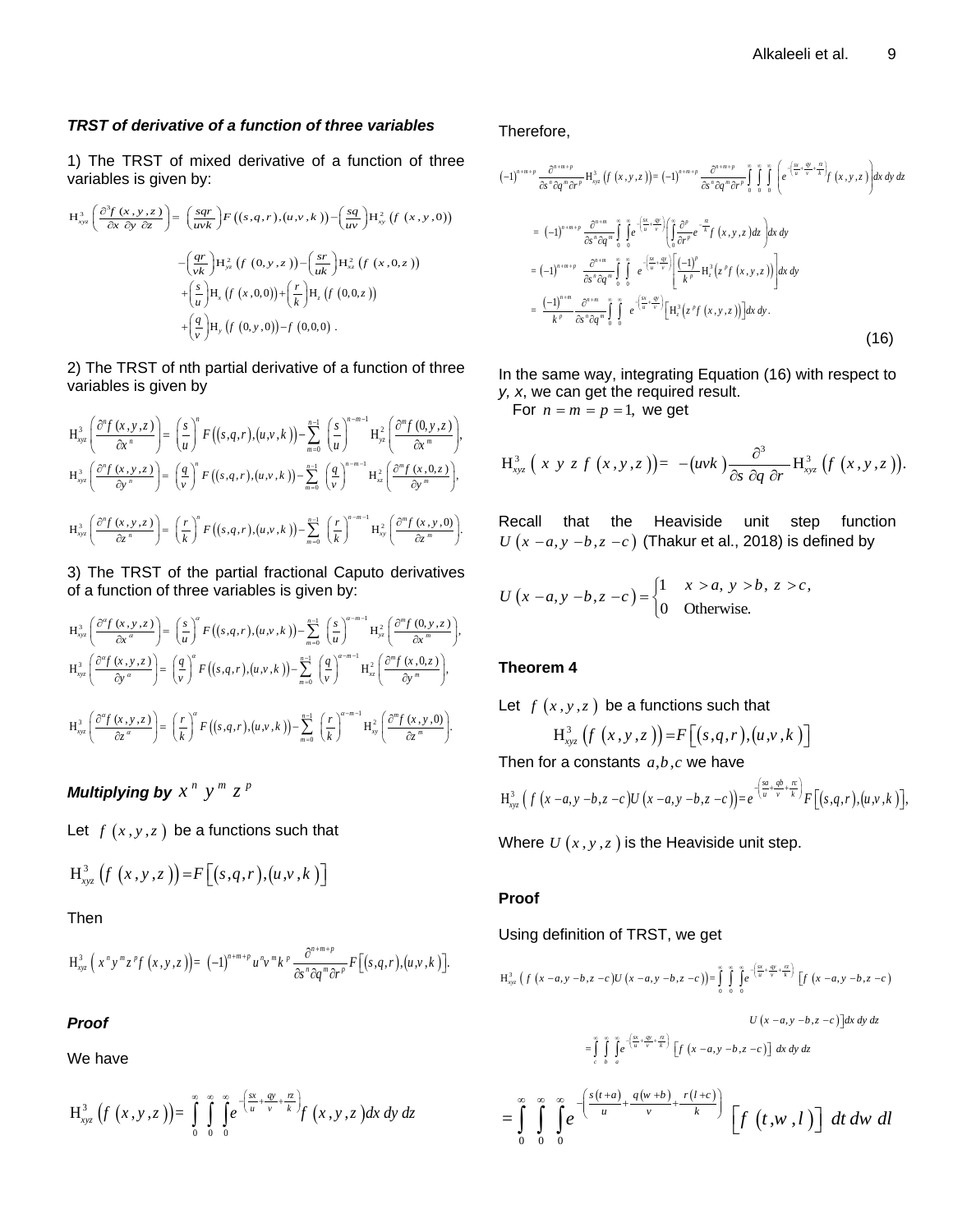$$
=e^{-\left(\frac{sa}{u}+\frac{qb}{v}+\frac{rc}{k}\right)}F\left[(s,q,r),(u,v,k)\right].
$$

## **Convolution Theorem for the Triple Shehu Transform**

The convolution of the functions  $f(x, y, z), g(x, y, z)$  is

denoted by 
$$
(f * * * g)(x, y, z)
$$
 and defined by  
\n
$$
(f * * * g)(x, y, z) = \int_{0}^{x} \int_{0}^{y} \int_{0}^{z} f(x - t_1, y - t_2, z - t_3) g(t_1, t_2, t_3) dt_1 dt_2 dt_3
$$
\n
$$
= \int_{0}^{x} \int_{0}^{y} \int_{0}^{z} g(x - t_1, y - t_2, z - t_3) f(t_1, t_2, t_3) dt_1 dt_2 dt_3.
$$

## *Theorem 5*

Let  $f(x, y, z), g(x, y, z)$  be of exponential order, such that

$$
F\big[(s,q,r),(u,v,k)\big]=\int\limits_{0}^{\infty}\int\limits_{0}^{\infty}\int\limits_{0}^{\infty}e^{-\left(\frac{sx}{u}+\frac{qv}{v}+\frac{rz}{k}\right)}f\left(x,y,z\right)dx\,dy\,dz\,,
$$

is converge, and in addition if

$$
G\left[(s,q,r),(u,v,k)\right]=\int\limits_{0}^{\infty}\int\limits_{0}^{\infty}\int\limits_{0}^{\infty}e^{-\left(\frac{sx}{u}+\frac{qv}{v}+\frac{rz}{k}\right)}g\left(x,y,z\right)dx\,dy\,dz\,,
$$

is absolutely converge, then

$$
H_{xyz}^{3}\left[(f^{***}g)(x,y,z)\right]=H_{xyz}^{3}\left[f(x,y,z)\right]H_{xyz}^{3}\left[g(x,y,z)\right].
$$

## *Proof*

We have

$$
H_{xyz}^{3} \left[ (f***g)(x,y,z) \right] = \int_{0}^{\infty} \int_{0}^{\infty} \int_{0}^{\infty} e^{-\left(\frac{sx}{u} + \frac{gy}{v} + \frac{z}{k}\right)} (f***g)(x,y,z) dx dy dz
$$
  
\n
$$
= \int_{0}^{\infty} \int_{0}^{\infty} \int_{0}^{\infty} e^{-\left(\frac{sx}{u} + \frac{gy}{v} + \frac{z}{k}\right)} \left( \int_{0}^{x} \int_{0}^{y} \int_{0}^{z} f(x-t_{1}, y-t_{2}, z-t_{3}) g(t_{1}, t_{2}, t_{3}) dt_{1} dt_{2} dt_{3} \right) dx dy dz
$$
  
\n
$$
\int_{0}^{\infty} \int_{0}^{\infty} \int_{0}^{\infty} e^{-\left(\frac{sx}{u} + \frac{qy}{v} + \frac{rz}{k}\right)} \left( \int_{0}^{x} \int_{0}^{y} \int_{0}^{z} f(x-t_{1}, y-t_{2}, z-t_{3}) g(t_{1}, t_{2}, t_{3}) dt_{1} dt_{2} dt_{3} \right) dx dy dz
$$

Using the Heaviside unit step function, we obtained  
\n
$$
= \iiint\limits_{0}^{\infty} g(t_1,t_2,t_3) \left( \iiint\limits_{0}^{\infty} e^{-\left(\frac{x_1}{u} + \frac{g_1}{v} - \frac{t_2}{k}\right)} f(x - t_1, y - t_2, z - t_3) U(x - t_1, y - t_2, z - t_3) dx dy dz \right) dt_1 dt_2 dt_3
$$

By using Theorem 4,

$$
= \int_{0}^{\infty} \int_{0}^{\infty} e^{-\left(\frac{s_{t_1}}{u} + \frac{q_{t_2}}{v} + \frac{r_{t_3}}{k}\right)} F\left[(s, q, r), (u, v, k)\right] g\left(t_1, t_2, t_3\right) dt_1 dt_2 dt_3
$$
  
\n
$$
= F\left[(s, q, r), (u, v, k)\right] \int_{0}^{\infty} \int_{0}^{\infty} e^{-\left(\frac{s_{t_1}}{u} + \frac{q_{t_2}}{v} + \frac{r_{t_3}}{k}\right)} g\left(t_1, t_2, t_3\right) dt_1 dt_2 dt_3
$$
  
\n
$$
= F\left[(s, q, r), (u, v, k)\right] G\left[(s, q, r), (u, v, k)\right]
$$
  
\n
$$
= H_{xyz}^3 \left[f\left(x, y, z\right)\right] H_{xyz}^3 \left[g\left(x, y, z\right)\right].
$$

#### **APPLICATIONS**

Here, the Triple Shehu Transform is illustrated by studying the following examples.

## **Example 1**

Consider the following fractional partial differential equation (Alfaqeih, 2019)

$$
D_z^{\alpha} \psi(x, y, z) = \frac{\partial^2 \psi(x, y, z)}{\partial x^2}, \ 0 < \alpha \le 1.
$$
 (17)

**With** 

$$
\begin{cases}\n\psi_x(0, y, z) = \sin(y) E_\alpha(-z^\alpha), \\
\psi(0, y, z) = 0, \\
\psi(x, y, 0) = \sin(x) \sin(y).\n\end{cases}
$$
\n(18)

Applying Triple Shehu Transform to Equation (17), we get  
\n
$$
\left(\frac{r}{k}\right)^{\alpha} \overline{\psi}(x,y,z) - \left(\frac{r}{k}\right)^{\alpha-1} \psi(x,y,z) = \left(\frac{s}{u}\right)^{2} \overline{\psi}(x,y,z) - \left(\frac{s}{u}\right) H_{yz}^{2} \psi(0,y,z)
$$
\n
$$
-H_{yz}^{2} \psi_{x}(0,y,z)
$$

Using initial conditions (18), we obtain

 $\overline{a}$ 

$$
\overline{\psi}\big((s,q,r),(u,v,k)\big)=\frac{u^2}{s^2+u^2}\frac{v^2}{q^2+v^2}\frac{\left(\frac{r}{k}\right)^{\alpha-1}}{\left(\frac{r}{k}\right)^{\alpha}+1}.
$$
 (19)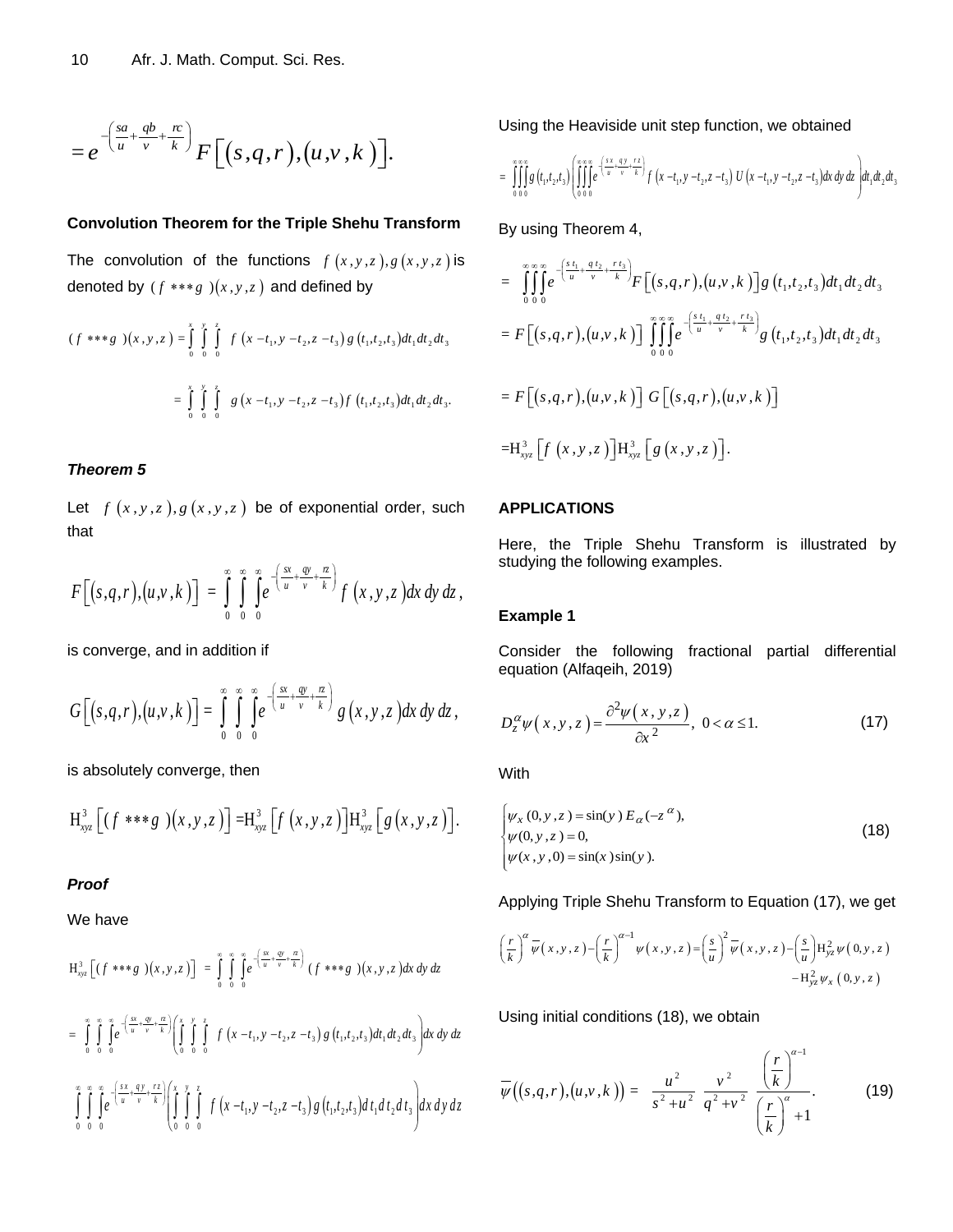Operating with the Triple Shehu inverse on both sides of Equation (19) gives

$$
\psi(x, y, z) = \sin(x) \sin(y) E_{\alpha}(-z^{\alpha}).
$$

#### **Example 2**

Consider the following fractional partial differential Equation (Alfaqeih, 2019):

$$
D_z^{\alpha}\psi(x,y,z) = \frac{1}{5} \left[ \frac{\partial^2 \psi}{\partial x^2} + \frac{\partial^2 \psi}{\partial y^2} \right], \quad 0 < \alpha \le 1.
$$
 (20)

**With** 

$$
\begin{cases}\n\psi(x, y, 0) = e^{x+2y}, & \psi(0, y, z) = e^{2y} E_{\alpha}(z^{\alpha}), \\
\psi(x, 0, z) = e^{x} E_{\alpha}(z^{\alpha}), & \psi(x, 0.5, z) = e^{x+1} E_{\alpha}(z^{\alpha}), \\
\psi(1, y, z) = e^{1+2y} E_{\alpha}(z^{\alpha}).\n\end{cases}
$$
\n(21)

Applying Triple Shehu Transform to Equation (20), we get,

get,  
\n
$$
\left(\frac{r}{k}\right)^{\alpha} \overline{\psi}(x, y, z) - \left(\frac{r}{k}\right)^{\alpha-1} \psi(x, y, z) = \frac{1}{5} \left[ \left(\frac{s}{u}\right)^2 \overline{\psi}(x, y, z) - \left(\frac{s}{u}\right) H_{yz}^2 \psi(0, y, z) - H_{yz}^2 \psi_x(0, y, z) + \left(\frac{q}{v}\right)^2 \overline{\psi}(x, y, z) - \left(\frac{q}{v}\right) H_{xz}^2 \psi(x, 0, z) - H_{xz}^2 \psi_y(x, 0, z) \right]
$$

Using the conditions (21), we obtain

$$
\overline{\psi}((s,q,r),(u,v,k)) = \left(\frac{u}{s-u}\right) \left(\frac{v}{q-2v}\right) \left(\frac{\left(\frac{r}{k}\right)^{\alpha-1}}{\left(\frac{r}{k}\right)^{\alpha}-1}\right).
$$
 (22)

Operating with the Triple Shehu inverse on both sides of Equation 22 gives

$$
\psi(x,y,z) = e^{x+2y} E_{\alpha}(z^{\alpha}).
$$

#### **Conclusion**

In this paper, we introduced a new type of generalized integral transforms called a Triple Shehu transform, which is generalization of single Shehu transform. Furthermore, several properties, examples and theorems of this transform were presented. To see the efficiency of Triple Shehu transform, this transform was applied on some examples and the results show that the Triple

Shehu transform method is an appropriate method for solving the fractional partial differential equations. As a new work, it will be interesting to extend known results on a Triple Laplace transform, Triple Aboodh transform, etc, to our results on a Triple Shehu transform. Finally, based on the mathematical formulations, simplicity and the findings of the proposed Triple Shehu transform, we conclude that it is highly efficient.

#### **CONFLICT OF INTERESTS**

The authors have not declared any conflict of interests.

#### **REFERENCES**

- Abdon A (2013). A. Note on the Triple Laplace Transform and Its Applications to Some Kind of Third-Order Differential Equation Abstract and Applied Analysis. Article ID, 769102(10).
- Aboodh KS (2013). The new integral transform "Aboodh transform" Global Journal of Pure and Applied Mathematics 9(1):35-43.
- Aggarwal S, Gupta AR, Sharma SD (2019). A new application of Shehu transfor for handling Volterra integral equations of first kind. International Journal of Research in Advent Technology 7(4):439- 445.
- Alfaqeih S, Misirli E (2020). On Double Shehu Transform and Its Properties with Applications. International Journal of Analysis and Applications 18(3):381-395
- Alfaqeih TÖS (2019). Note on Triple Aboodh Transform and Its Application. International Journal of Engineering and Information Systems 3(3):41-50.
- Debnath L, Bhatta D (2014). Integral Transforms and their applications, CRC press New York.
- Dhunde RR, Bhondge NM, Dhongle PR (2013). Some remarks on the properties of double Laplace transforms. International Journal of Applied Physics and Mathematics 3(4):293-295.
- Eltayeb H, Kilicman A (2010). On double Sumudu transform and double Laplace transform. Malaysian journal of mathematical sciences 4(1):17-30.
- Elzaki TM (2011). The new integral transform "Elzaki transform". Global Journal of Pure and Applied Mathematics 7(1):57-64.
- He JH (2014). A Tutorial Review on fractional space-time and fractional calculus. International Journal of Theoretical Physics 53(11):3698- 3718.
- Issa A, Mensah Y (2020). Shehu Transform: Extension to Distributions and Measures. Journal of Nonlinear Modeling and Analysis 2(4):495- 503.
- Khalouta A, Kadem A (2019). A New Method to Solve Fractional Differential Equations: Inverse Fractional Shehu Transform Method Applications and Applied Mathematics 14(2):926-941.
- Kilbas AA, Saigo M, Saxena RK (2004). Generalized Mittag-Leffler function and generalized fractional calculus operators. Integral Transforms and Special Functions 15(1):31-49.
- Kılıcman A, Gadain HE (2010). "On the applications of Laplace and Sumudu transforms," Journal of the Franklin Institute 347(5):848-862.
- Mahdy AM, Mohamed AS, Mtawa AA (2015a). Implementation of the homotopy perturbation Sumudu transform method for solving Klein-Gordon equation. Applied Mathematics 6(3):617.
- Mahdy AM, Mohamed AS, Mtawa AAH (2015b). Variational homotopy perturbation method for solving the generalized time-space fractional Schrdinger equation. International Journal of Physical Sciences 10(11):342-350.
- Mahdy AM., Mohamed AS, Mtawa AA. (2015). Sumudu decomposition method for solving fractional-order Logistic differential equation. Journal of Advances in Mathematics 10(7):3632-3639.
- Mahdy AMS, Mtawa AA (2016). Numerical study for the fractional optimal control problem using Sumudu transform method and Picard